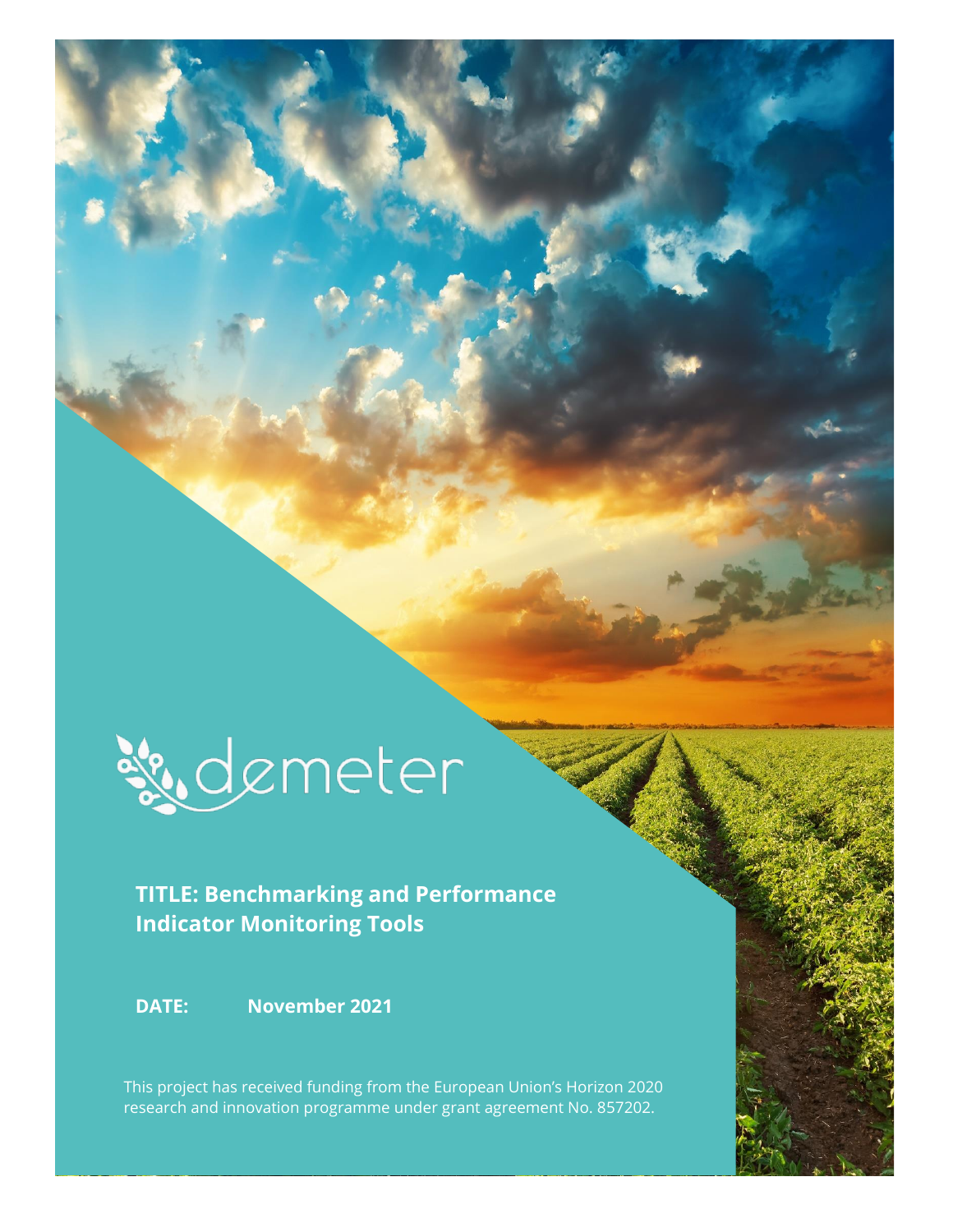# **Benchmarking and Performance Indicator Monitoring Tools**

#### **1 Summary**

DEMETER aims to lead the Digital Transformation of the European Agrifood sector based on the rapid adoption of advanced technologies, such as Internet of Things, Artificial Intelligence, Big Data, Decision Support (DSS), Benchmarking, Earth Observation, etc., to increase performance in multiple aspects of farming operations, as well as to ensure the long-term viability and sustainability of the sector. It aims to put these digital technologies at the service of farmers using a human-in-the-loop approach that constantly focuses on mixing human knowledge and expertise with digital information.

The Benchmarking and Performance Indicator Monitoring Tools (hereafter Benchmarking) aim to provide end-users with tools to evaluate the productivity and the sustainability of the practices adopted, as well as the efficacy of the developed digital solutions. The benchmarking components will enable the comparison for individual and peer to peer learning, linked to the impact of operational processes brought by DEMETER.

### **2 Benchmarking And Performance Indicator Monitoring Tools**

To provide a benchmarking system that can be used by all the pilots, a minimum set of indicators covering pilots' activities has been established and constraints relating to data availability at the farm level have been addressed. Based on these indicators, the Benchmark tools will provide feedback about the agronomic, environmental, and economic sustainability of the practices adopted and of the technologies delivered within DEMETER. The benchmark system will allow the comparison of farms through three different components: i) generic economic farm  $comparison$  (exploiting the data of  $FADN<sup>1</sup>$ ), ii) neighbouring benchmarking (a group of farms with similar environmental conditions and type of farming), and iii) technology benchmarking (to evaluate the impact of a specific technology).

[www.h2020-demeter.eu](http://www.h2020-demeter.eu/) PAGE 2 <sup>1</sup> Farm Accountancy Data Network (FADN) monitors farms' income and business activities.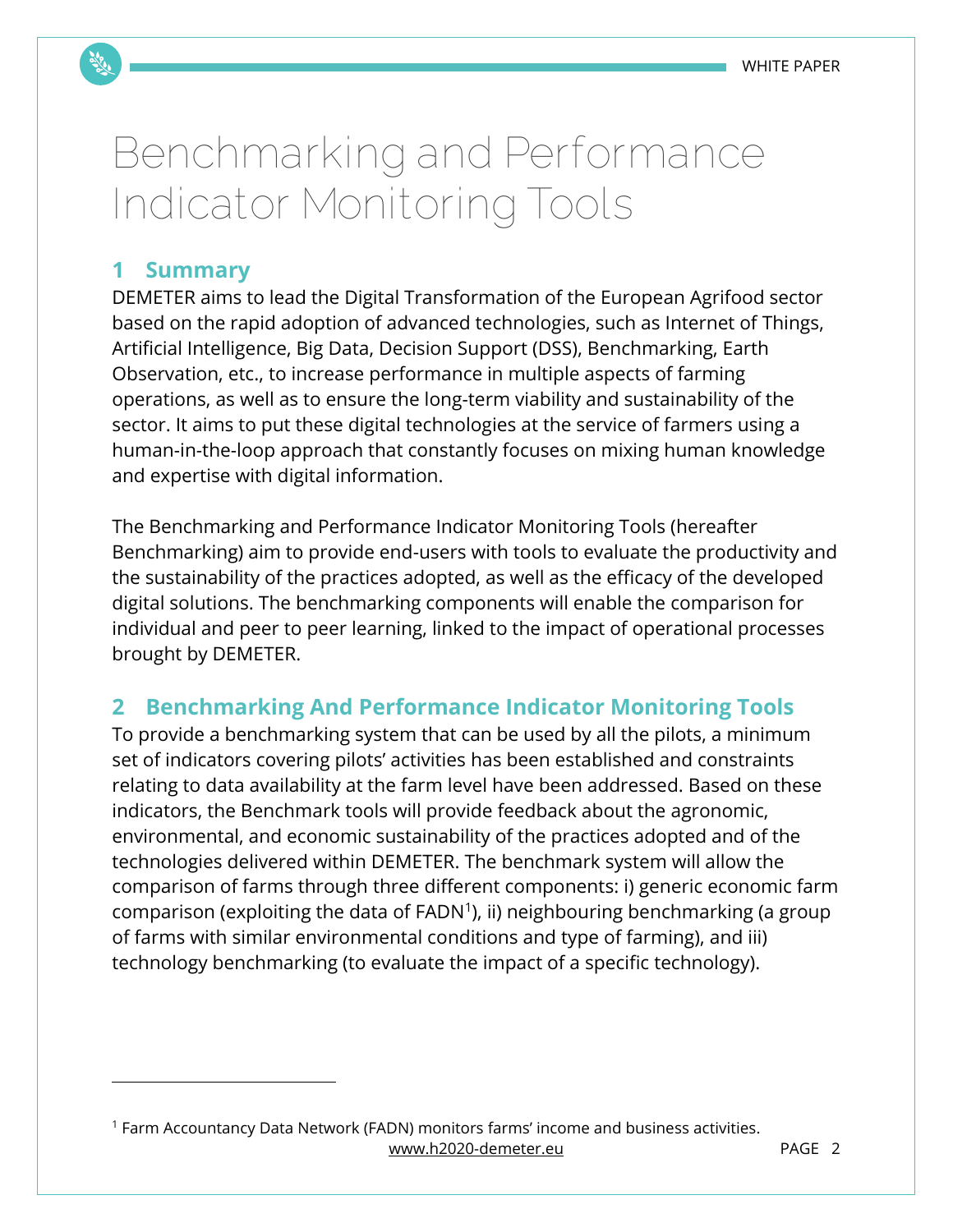#### *2.1 Indicators*

A critical starting point for developing assessment methods is the selection of representative indicators being sufficiently comprehensive to be applicable in different geographic locations, while sufficiently sensitive to different impacts, crops, and production methods. The aim of the benchmarking system is to create a framework to manage a complex set of indicators able to meet the needs of the pilots in evaluating the achievement of objectives and the success in applying DEMETER technologies.

Hence, the selection process assessed indicators which should be available and measurable for most of the pilots. The data required for indicator measurements should be gathered at the farm/field level, considering data made available by devices, automatically recorded, or provided as output by models.

Keeping in mind the DEMETER project objectives, the indicators selected for assessing performance sustainability cover the following three main sectors:

- Agronomic (quantity and quality of the production, and the use of input).
- Environmental (biodiversity, environmental efficiency, and impact).
- Economic (farm profit and technical efficiency).

Each sector has been further divided into sub-sectors, and for each of these, the set of indicators has been kept to a minimum, to facilitate the application to the pilots which are focusing on different aspects of the agricultural domain and to meet the constraints of data availability at farm/pilot level.

The process of indicators definition and calculation does not end here, as the benchmarking framework will allow users to extend the current indicators list according to their needs, objectives, and data availability. The selected indicators are calculated yearly since the benchmarking components allow the comparison of the indicators on a yearly basis.

#### 2.1.1 Agronomic Indicators

Agronomic indicators aim to assess crucial elements of agricultural production: farm size, yield (levels, variability in time and space), yield quality, input use and animal wellbeing. The yield benchmarking is of particular interest for farmers and advisors since it may provide evidence of the possible improvements that can be obtained in yield or the gap that can be filled if adequate management decisions are undertaken, or if a new technology is applied. The agronomic sector consists of the following sub-sectors: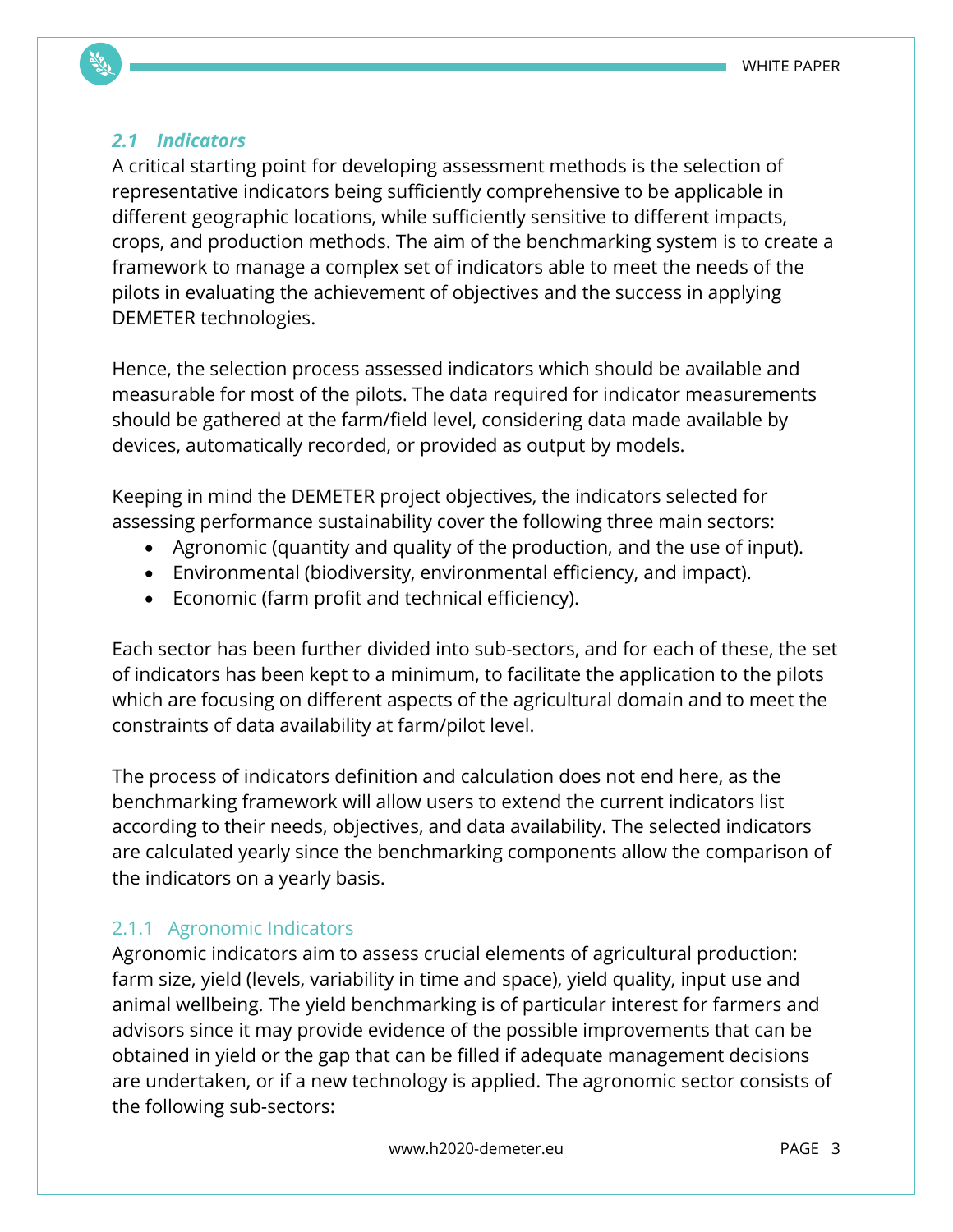- Structural: the farm structure in terms of activities, size, and morphology.
- Yield Crop: a crop's quantitative parameters in terms of productivity.
- Yield Livestock: livestock's quantitative parameters.
- Yield Crop quality: some simple quality parameters of the crops.
- Yield Livestock quality: some simple parameters for quality of livestock.
- Animal welfare: behavioural, physical, physiological and production features.
- Crop input external resources and promoting the monitoring of input.

#### 2.1.2 Environmental Indicators

This first list of environmental indicators has been collected with the aim of addressing relevant sustainability aspects and describing environmental concerns for agricultural production processes. Principal aspects taken into account have been farm biodiversity, the use of water for irrigation, the nutrient management, the use of agrochemicals in pest management:

- Farm biodiversity: the biological variety and variability within the farm. Biodiversity is a critical resource, and it is typically measured in terms of variation at different levels: genetic, species, ecosystem, or landscape.
- Water Environmental Efficiency: environmental impact and efficiency of farm inputs and how these contribute to the production and habitat conservation.
- Nutrient Environmental Efficiency: environmental impact and efficiency of farm inputs and explores how these contribute to the production and habitat conservation. Here, we focus on nitrogen use efficiency.
- Pesticide Environmental Efficiency: the environmental impact and efficiency of farm inputs and their contribution to production and habitat conservation.
- Erosion: assesses the risk of soil erosion by abiotic factors. This gives a useful picture of soil health through the assessment of land degradation.

#### 2.1.3 Economic Indicators

The indicators of this sector were selected following some key concepts of farm business analysis: profit, technical efficiency, and economic efficiency. The following sub sectors have been identified:

- Farm balance: includes indicators of costs and incomes related to the whole farm, independently from the activities that have generated them. These indicators are very relevant to the farmers for the evaluation of the economic performance of the whole farm activity.
- Crop balance: includes the specific income and costs derived from land cultivation. These indicators inform farmers about the whole crop

[www.h2020-demeter.eu](http://www.h2020-demeter.eu/) example and page 4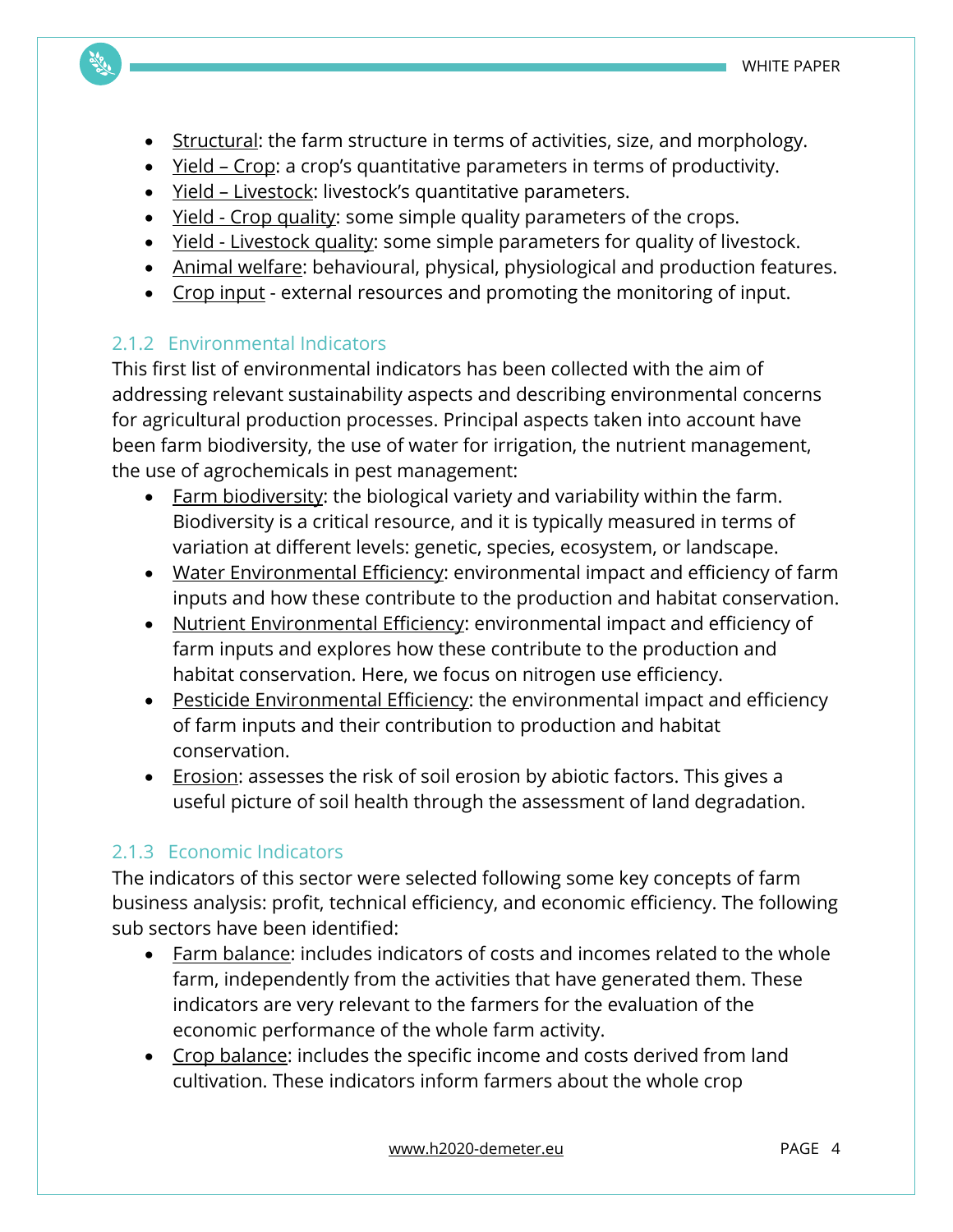production sector performance, as well as the economic performance of the main crops.

- Livestock balance: these indicators support farmers in the control of specific incomes and costs derived from the breeding activities. This can help inform farmers about the whole breeding sector performance.
- Input economic efficiency (water): indicators of economic efficiency of inputs allow to estimate the effectiveness of the input use in the farm practice. In an era of water scarcity, the knowledge of the efficiency of the single water unit may be of great help to the farmers to optimise their irrigation strategy.
- Input economic efficiency (nutrients): economic efficiency of inputs can be measured also for nutrients. The knowledge of the efficiency of the single fertiliser unit, and of its incidence on the total crop production costs, may be of great help to the farmers to optimise their fertilisation strategy.
- Labour: labour represents an important cost item for farmers and includes efficiency indicators, which can help farmers to control the labour costs and its efficiency for different activities.
- Machineries: machinery economic indicators help farmers to control the costs for machinery, analysing their incidence on the total costs.

#### *2.2 Benchmarking Components*

The benchmarking system is based on four components which are described in the following sections. All the components have been integrated into the same package making it easier to install and allowing the same indicators to be used for multiple activities.

In addition to the main benchmarking API and data analysis tool, the package contains the following open-source products:

- $\bullet$  db: is a database based on the PostgreSQL relational database coupled with PostGIS, which adds support for geographic objects.
- pgadmin: the database web interface for maintenance and direct access for reporting and advanced analysis.
- nginx: the web server proxy.

#### 2.2.1 Component 4.I.0: Indicator Engine for Benchmarking Purpose

The Indicator Engine manages the indicators to assess the current agronomic, economic, and environmental sustainability with data available at the farm level allowing it to:

- Publish and keep track of the list of indicators.
- Allow pilots integrators to update and extend the list of the indicators.

[www.h2020-demeter.eu](http://www.h2020-demeter.eu/) example and page 5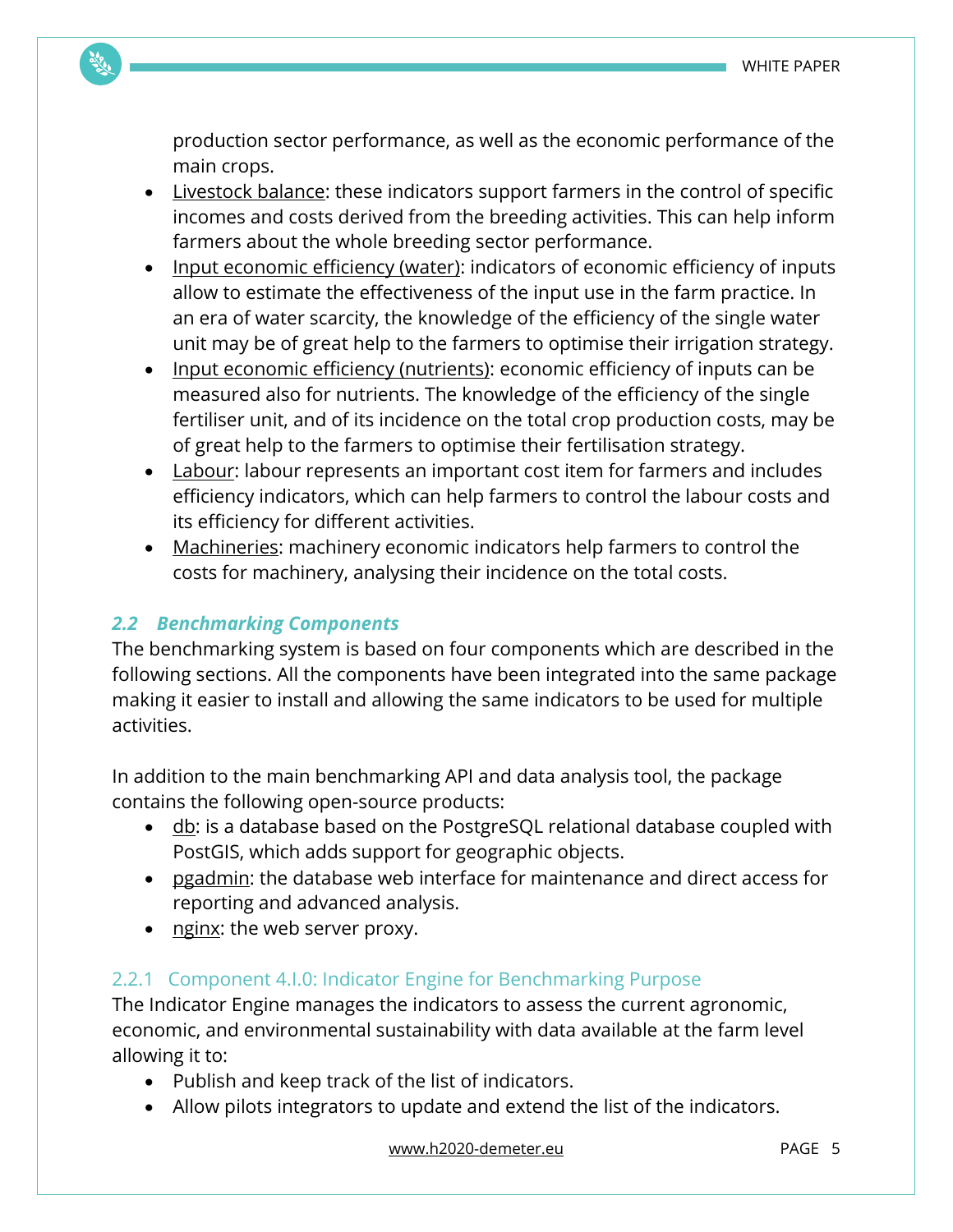• Store the results of the indicators if the values are needed for benchmarking.

The main data element is the indicator, *KpiIndicator*, which describes a specific indicator belonging to a specific sector.

#### 2.2.2 Component 4.I.1: Generic Farm Comparison

The Generic Farm Benchmarking component provides each farm with a set of basic economic indicators, which can be used as a general benchmark of farm activities. The system is based on the Farm Accountancy Data Network (FADN) database to provide a set of reference values to be used to benchmark the farm activities with a set of similar farms belonging to the FADN network. For this analysis, a schema has been created in the Benchmarking database containing the following datasets:

- Spatial reference of the European Administrative division; the geometry allows the extraction of the administrative division and the relative average data from the FADN.
- FADN data extracted from the FADN website.

The benchmarking algorithm is based on the following steps:

- Acquisition of farm data definition in the AIM data format.
- Extraction of farm location and search of the correspondent FADN regions.
- Extraction from the farm data of a set of basic structural indicators, which provide a generic description of the farm dimensions and typology.
- Search, within the region, for the "closest" combination of Size and Typology using a multidimensional-distance algorithm to find the closest combination.
- Extract a sub-set of indicators for the last 10 years; the global parameters (e.g., total input and output) will allow farmers to compare their performance with the average of similar farms in the same area.

A minimal set of easily available data has been defined allowing the farm to get an estimated reference of the economic farm performance indicators: expected output, expected input and expected profit, along with an estimation of the input and output division in general areas. The system does not ask farmers to share the actual farm economic data, the component shows only the reference values, and so does not require sensitive information about the farm. The inputs needed are:

- Location of the main farm centre: the administrative division of the farm centre (NUTS3) can be used if they do not want to share the geographic location.
- Farm structure: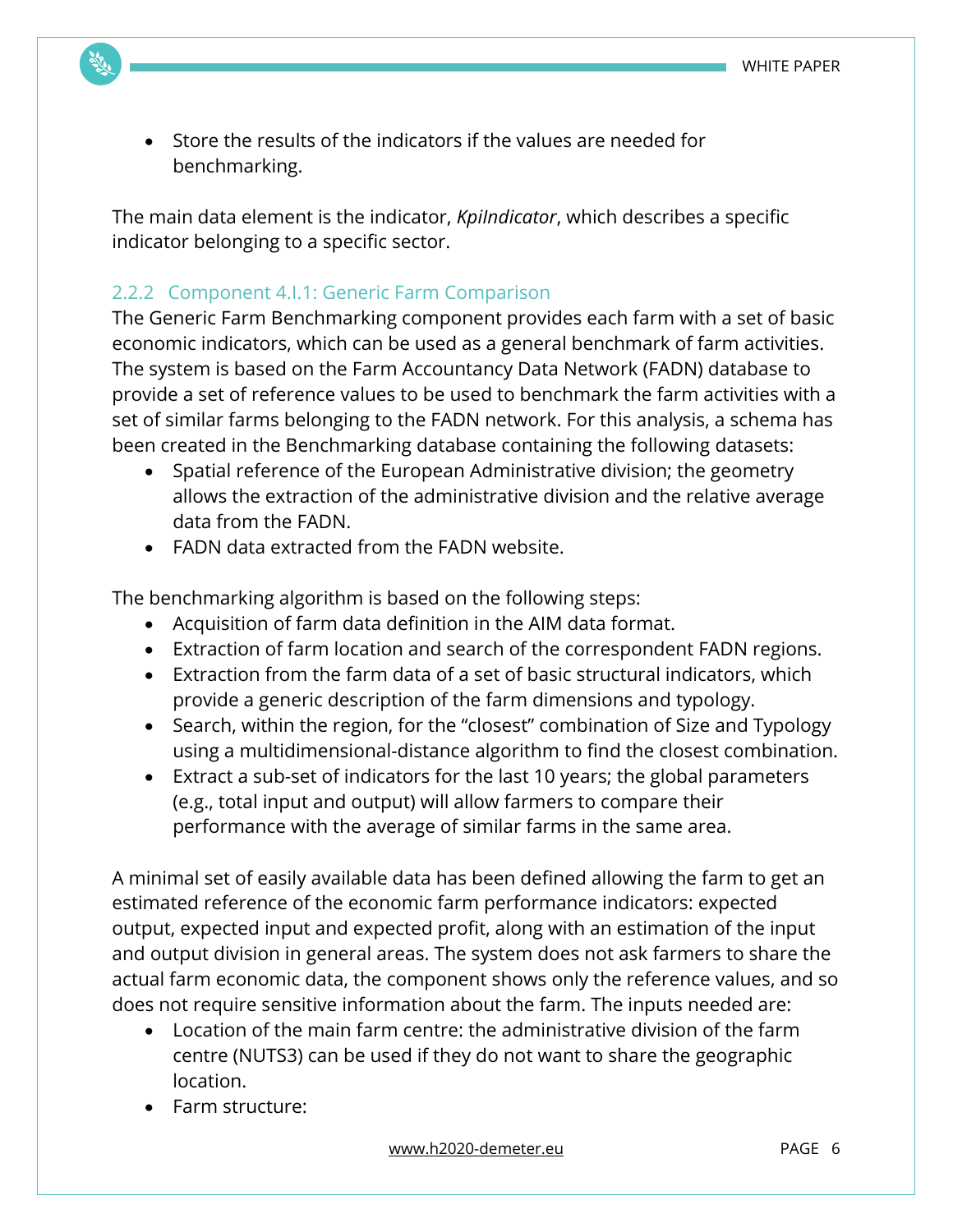- Average surface of the main crop groups (or all the plot geometries).
- Number of standard livestock units (LSU) by species.

The component output is a set of *KpiIndicator* and its comparative relative *KpiIndicator*. Through the interface the user can access the data for the most recent available years:

- Access a set of indicators; if actual farm data is provided the status shows the differences.
- It is possible to move across years and access historical data to assess the variation in time of the indicators.
- The system shows how the total input and output are divided in subcategories.

#### 2.2.3 Component 4.I.2: Neighbour Benchmarking

This allows a group of farms to share data and compare performance. The methodology to create a neighbour benchmarking tool is as follows:

- Group Creation: A group coordinator can create groups in the system; the creator is the owner of the group, and a group has the following features:
	- Group name.
	- Mode: the group can be open (all valid users can push their own data) or closed (only a set of users can participate at the benchmarking).
	- Users: an array of the email of the participants (if the group is closed).
	- Indicators: an array of the indicators associated with that group; if the array is empty all the system indicators can be collected.
	- Reference method: the coordinator can choose how the reference value will be calculated from the following options:
		- Average: average of the group values; default value.
		- Median: median of the group values.
		- Top 25 percentile: top 25 percentiles.
- Farm association: a user with the valid credential can associate the farm with the group; the system checks and accepts the request; the system produces a guide for that specific farm allowing data entry and the benchmarking.
- Data entry: the user can add a new set of indicators to the farm space. The system has an UPSERT method of data entry meaning that if an indicator value already exists for that farm, it will update the current value.
- Benchmarking: the farm can use their specific URL to get the result of the indicators showing how it performs compared to other farms in the group.

[www.h2020-demeter.eu](http://www.h2020-demeter.eu/) example and page 7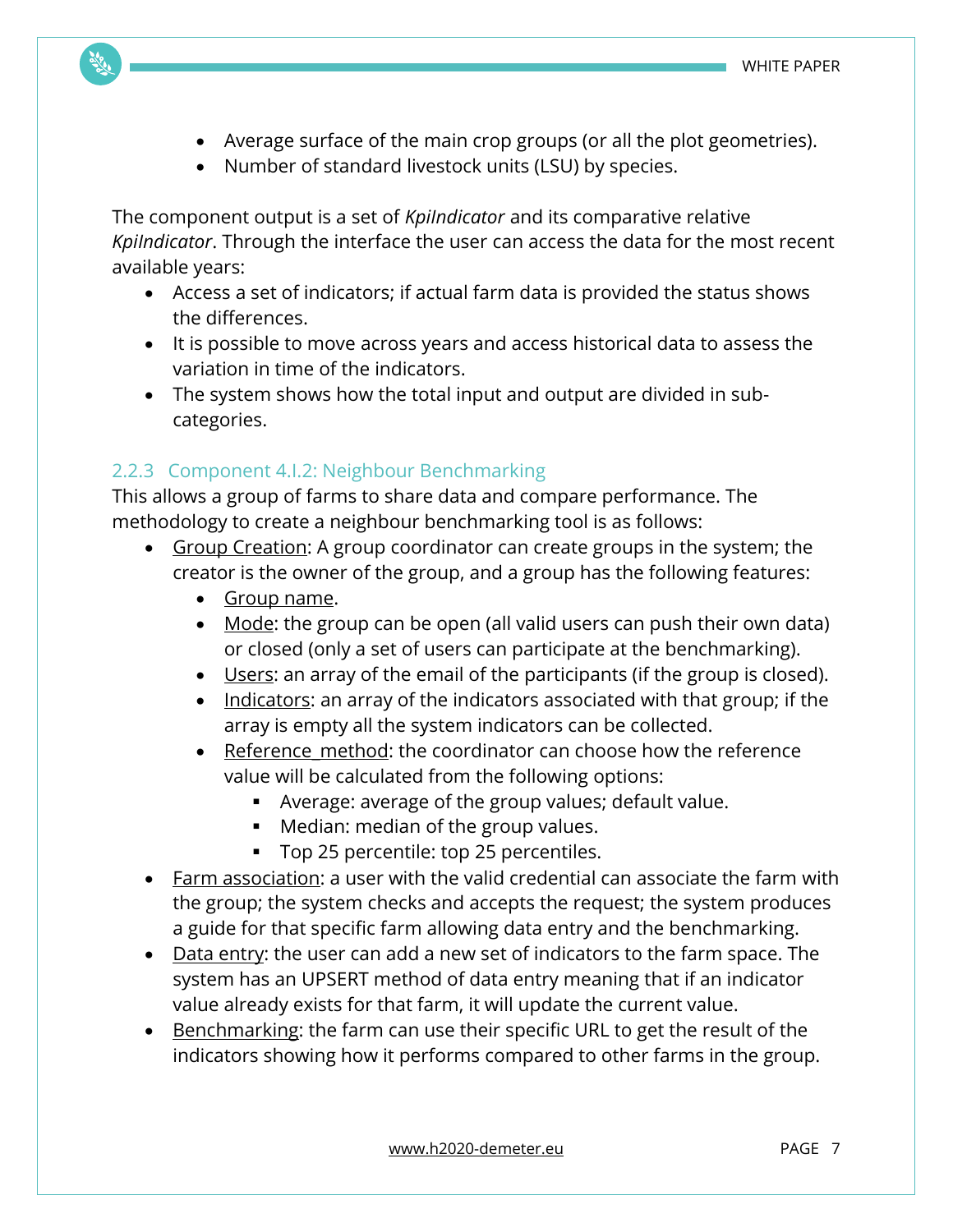#### 2.2.4 Component 4.I.3: Technology Benchmarking

This component has two potential uses:

- to allow a farmer or a group of farmers to evaluate the performance of a technology from the agronomic, economic, and environmental point of view.
- as a benchmarking mechanism for DEMETER technology, based on data collected by the farms of the several pilots to validate the achievement of the DEMETER project KPIs.

The methodology to create benchmarking for a specific technology is as follows:

- Technology creation: a coordinator should create a new entry in the benchmarking system, allowing a group of farmers to enter data about the use of the technology; some mechanisms will be inherited by the neighbour group (e.g., open/close mode, define a list of participating users, indicator definition, etc…) with some specific information:
	- technology type: the type of technology (e.g., sensor, a digital service, a Decision Support Systems, etc…).
	- the level of adoption: a comparison will need at least two sub-groups:
		- adopter: data collected in farm using the technology.
		- non-adopter: data collected in farm not using the technology.
	- the coordinator can create other groups (e.g., partial adopters); it is important to stress that a farm can participate in multiple groups.
- Data entry: a user with valid credentials can push a new set of indicators into the technology space; the indicators need to be inserted in a specific level of adoption of the technology; each user has a separate space and has no access to other users' data. The system has an UPSERT method of data entry.
- Benchmarking: the coordinator and all the users belonging to the group can access the summary of the results; the individual data is not shown, the users access only the averages related to each adoption level.

#### **3 Conclusions**

The Benchmarking and Performance Indicator Monitoring Tools provide a flexible way for farms to evaluate their productivity and the sustainability of the practices they adopted, as well as the efficacy of the developed digital solutions.